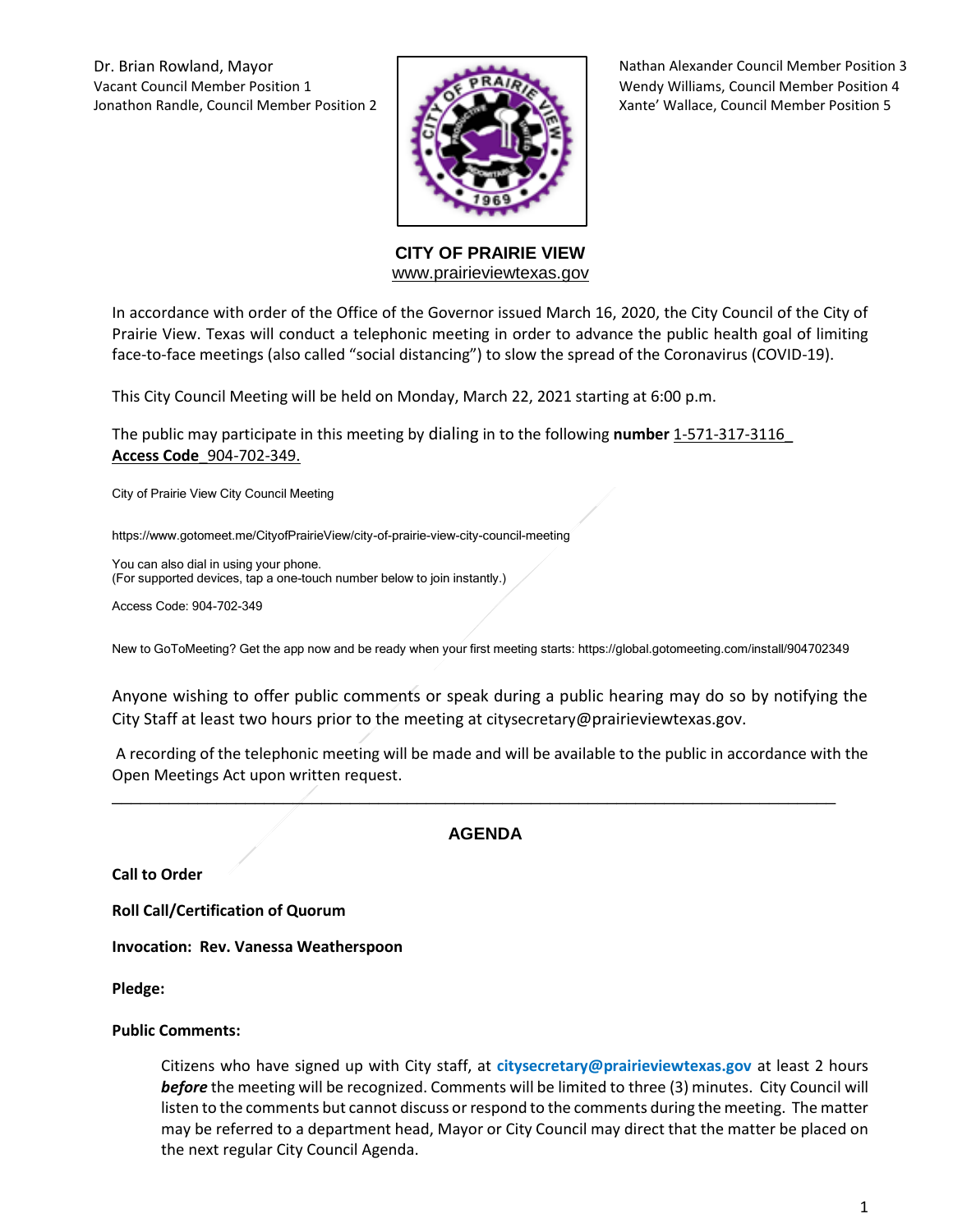### **Minutes**

- **1.** Discuss and take action on the approval of City Council Meeting Minutes dated March 8, 2021.
- **2.** Discuss and take action on the approval of City Council Special Meeting Workshop Minutes dated March 12, 2021.

## **Items of Community Interest**

- Public Recognitions
- Sign up Smart sheet for City Information (text, email, phone)

## **Presentations and Reports**

- **3.** Presentation by Waller County Commissioner Kendric Jones Pct.3 60 Days in office
- **4.** Presentation City of Prairie View hiring of Police Officer (Swearing In)
- **5.** PROCLAMATION for PVAMU Small Business Development Center
- **6.** Certificate of Recognition Women History Month

## **City Council Reports**

Pursuant to Texas Government Code § 551.0415, City Council Members, without having provided notice, may make reports about items of community interest if no action is taken and possible action is not discussed regarding the information provided in the report. "Items of community interest" includes: (1) expressions of thanks, congratulations, or condolence; (2) information regarding holiday schedules; (3) an honorary or salutary recognition of a public official, public employee, or other citizen, except that a discussion regarding a change in the status of a person's public office or public employment is not an honorary or salutary recognition for purposes of this subdivision; (4) a reminder about an upcoming event organized or sponsored by the governing body; (5) information regarding a social, ceremonial, or community event organized or sponsored by an entity other than the governing body that was attended or is scheduled to be attended by a member of the governing body or an official or employee of the political subdivision; and (6) announcements involving an imminent threat to the public health and safety of people in the political subdivision that has arisen after the posting of the agenda.

### **Mayor's Report**

### **"We Are One PV"**

- **Recognized as a Trailblazer during 2021 Top 50 Black Professionals & Entrepreneurs of Texas event March 11, 2021 7-9 pm D-Mars Media**
- **City Hall Renovation update**
- **RFP- Rosewood Subdivision Sanity Sewer Lines upgrades**
- **State of The Counties (Judge Trye Duhon (Waller), Judge KP George (Ft. Bend), Judge Lina Hidalgo (Harris)- Katy Area Chamber of Commerce (Republic Services)**
- **DR-4586 FEMA Public Assistance**
- **Planning & Zoning Commission Meeting**
- **Economic Development 4B Meeting**
- **Meeting with Dr. Ruth Simmons -PVAMU**
- **2021 Downtown Revitalization Fund \$350,000**
- **2021 TxCDBG Rural Economic Development Program \$350,000**
- **United States Census 2020 Recognizes the City of Prairie View**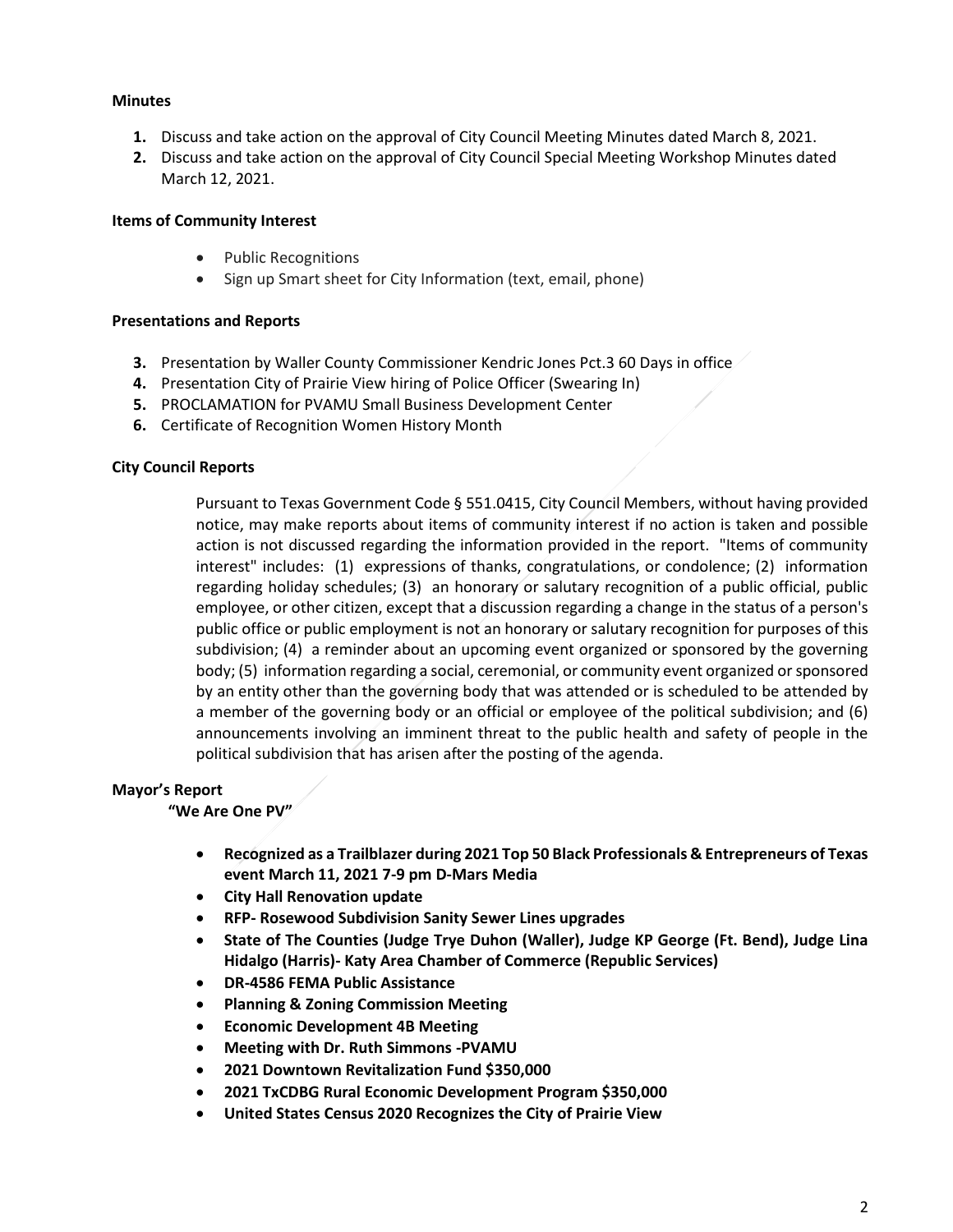### **Department Reports**

- **1.** Monthly Engineering report from (Trilogy)
- **2.** Monthly Public Works report from (USW)
- **3.** Monthly Police Report

#### **Public Hearings**

#### **Ordinances**

#### **Resolutions**

#### **Other Action**

- **4.** Discuss, consider and take action on Bid Tabulation and Recommendation for awards for construction of Rosewood Sanitary Sewer Rehabilitation- Disaster Recovery LJA Project E227-0030
- **5.** Discussion, consider, and take action on Prairie View Racial Profiling report (Detective Morris)
- **6.** Discuss, consider, and take action on HT Jones water bill credit for misbilled amount of \$113,309.89 for Waller ISD billing for 2018-2021.
- **7.** Discuss, consider, and take action on City of Prairie View fire hydrant repair (Mayor Rowland /Bostick)
- **8.** Discussion on Public Improvement Bonds for the City of Prairie View **Proposition A**. THE ISSUANCE OF \$2,500,000.00 TAX BONDS BY THE CITY OF PRAIRIE VIEW, TEXAS FOR IMPROVING, RENOVATING, UPGRADING AND RECONSTRUCTING TRANSPORTATION AND PEDESTRIAN FACILITIES IN THE CITY, INCLUDING IMPROVEMENTS TO EXISTING STREETS AND ROADS IN THE CITY AND OTHER RELATED COSTS, THE INSTALLATION OF SIDEWALKS THROUGHOUT THE CITY AND VARIOUS TRAFFIC ENHANCEMENTS ALONG MAJOR COLLECTOR AND ARTERIAL ROADWAYS IN THE CITY. TAXES SUFFICIENT TO PAY THE PRINCIPAL OF AND INTEREST ON THE BONDS WILL BE IMPOSED.

**Proposition B.** THE ISSUANCE OF \$500,000 TAX BONDS BY THE CITY OF PRAIRIE VIEW, TEXAS FOR PURCHASING NEW EQUIPMENT, ACQUIRING, CONSTRUCTING, IMPROVING, RENOVATING AND EQUIPPING PUBLIC SAFETY FACILITIES FOR THE POLICE DEPARTMENT. TAXES SUFFICIENT TO PAY THE PRINCIPAL OF AND INTEREST ON THE BONDS WILL BE IMPOSED.

**Proposition C**. THE ISSUANCE OF \$1,000,000.00 TAX BONDS BY THE CITY OF PRAIRIE VIEW, TEXAS FOR ACQUIRING, DESIGNING, CONSTRUCTING, IMPROVING, AND EXPANDING PARKS, TRAILS, COMMUNITY CENTERS AND RECREATIONAL FACILITIES IN THE CITY, AND THE ACQUISITION OF LAND AND INTERESTS IN LAND FOR SUCH PURPOSES, TAXES SUFFICIENT TO PAY THE PRINCIPAL OF AND INTEREST ON THE BONDS WILL BE IMPOSED. **Proposition D.** THE ISSUANCE OF \$4,000,000.00 TAX BONDS BY THE CITY OF PRAIRIE VIEW, TEXAS FOR ACQUIRING, DESIGNING, CONSTRUCTING, IMPROVING, AND INSTALLING WATER AND SEWER TREATMENT IMPROVEMENTS AND THE ACQUISITION OF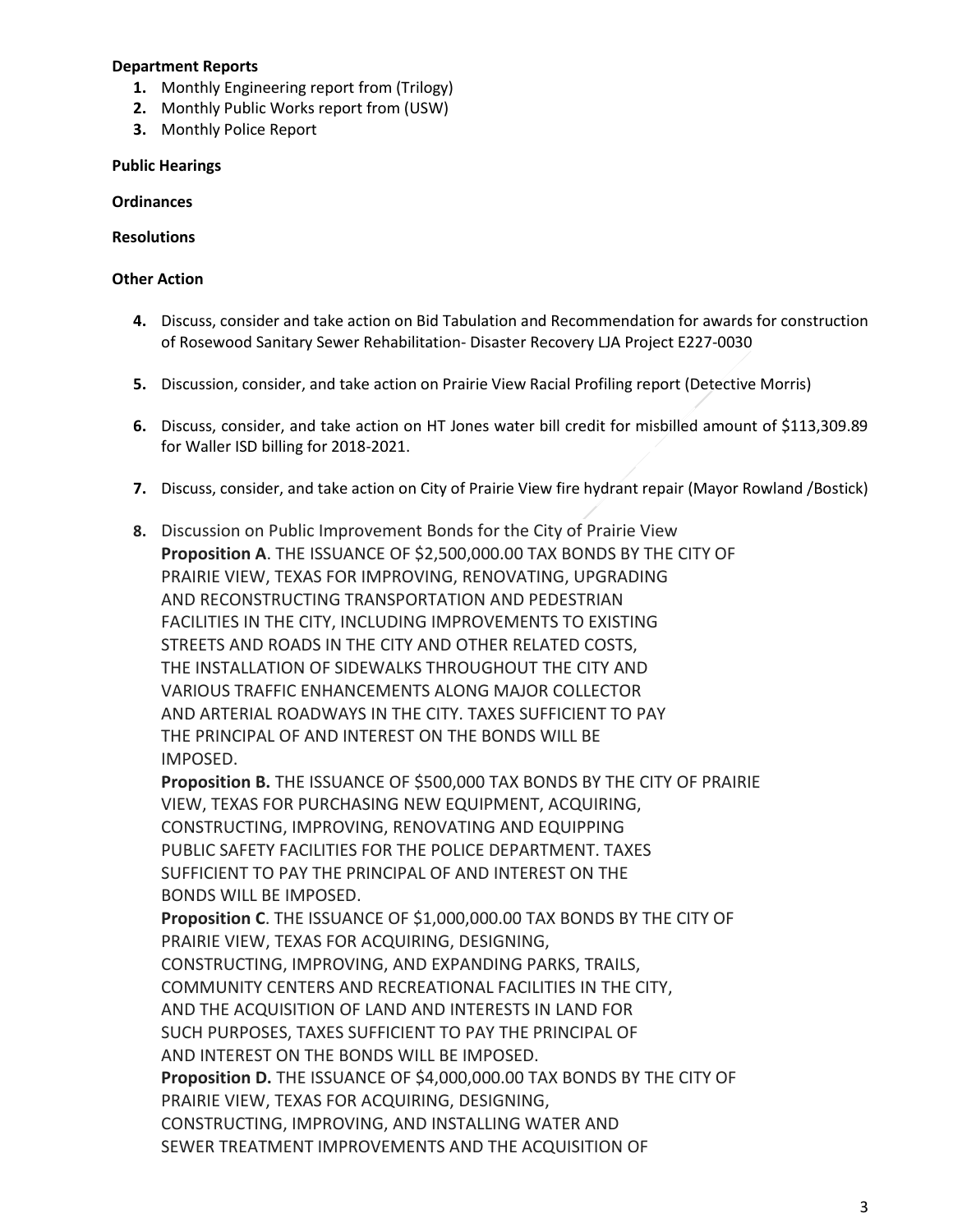LAND AND INTERESTS IN LAND NECESSARY FOR SAID IMPROVEMENTS. TAXES SUFFICIENT TO PAY THE PRINCIPAL OF AND INTEREST ON THE BONDS WILL BE IMPOSED.

- **9.** Discuss, consider, and take action on Draft Report and Chronology of Events for Capital Improvements for Villa Capri Subdivision conducted by Trilogy Engineering & USW.
- **10.** Discuss, consider, and review draft Operational Report of the City of Prairie View Police Department conducted by the Texas Police Chiefs Association.

# **11.** EXECUTIVE SESSION

In accordance with Texas Government Code, Chapter 551, Subchapter D, the City Council may convene in a closed session. After the Executive Session, discussion on any of the following items, any final action or vote taken will be in public.

Executive Session pursuant to Texas Government Code, Section 551.071 (Consultation with Legal Counsel) and 551.074 (Personnel Matters) City Council will meet to deliberate the appointment, employment, evaluation, reassignment, duties, discipline or dismissal of a public officer or employee: Police Chief; and

Section 551.071 (Consultation with Legal Counsel) regarding issue of releasing certain Attorney Client Privileged documents.

**12.** Discuss, consider, and take action on item(s) coming out of Executive Session.

# **New Business (Future Agenda Items)**

**13.** Requests by Mayor and Councilmembers that items are placed on a future City Council agenda.

# **Adjournment**

I, the undersigned authority do hereby certify that the above Notice and Agenda of the Regular Meeting of the governing body of the City of Prairie View is a true and correct copy of said Notice and said Notice was posted on the City Hall front door, a place convenient and readily accessible to the general public at all times; said Notice was posted on Friday, March 19, 2021 by 6:00 p.m., and remained so posted continuously for at least 72 hours preceding the scheduled time for said meeting. The Notice and Agenda was also posted on the City's website at [http://www.prairieviewtexas.gov](http://www.prairieviewtexas.gov/)

Dated this the day of March 19, 2021

By: *Linda Durham*

Linda Durham/Acting City Secretary

This facility is wheelchair accessible and accessible parking spaces are available. Requests for accommodations or interpretive services must be made 48 hours before this meeting. Please contact the City Staff Office at (936) 857-3603.

The City of Prairie 6iew City Council reserves the right to adjourn into Executive Session at any time during the course of this meeting to discuss, as authorized by Texas Government Code Sections 551.071 (Consultation with Attorney), 551.072 (Deliberations about Real Property), 551.073 (Deliberations about Gifts and Donations), 551.074 (Personnel Matters), 551.076 (Deliberations about security Devices), and 551.086 (Economic Development).